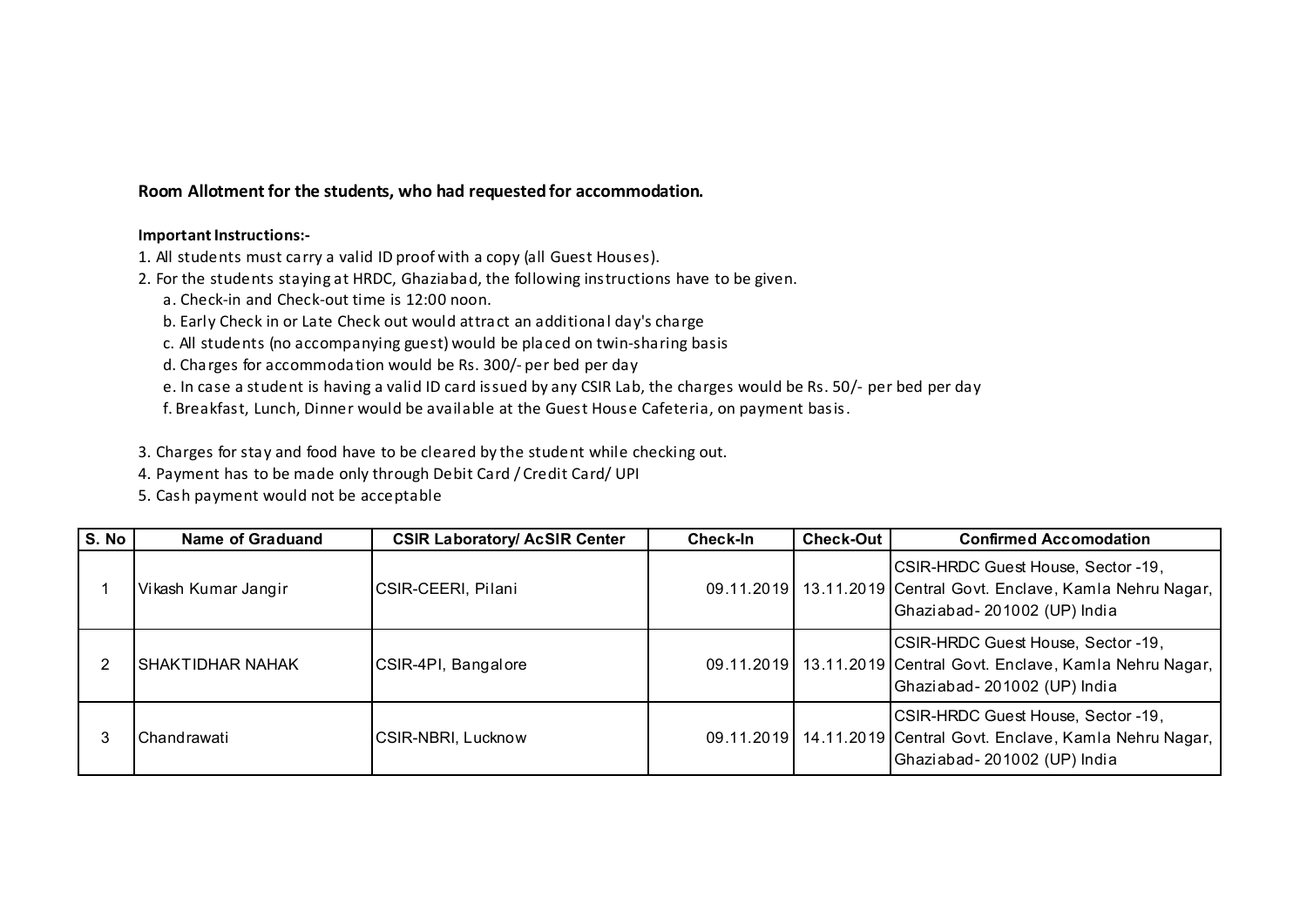| 4              | <b>ANKITA SRIVASTAVA</b>  | CSIR-NBRI, Lucknow     |  | CSIR-HRDC Guest House, Sector -19,<br>10.11.2019 12.11.2019 Central Govt. Enclave, Kamla Nehru Nagar,<br>Ghaziabad-201002 (UP) India   |
|----------------|---------------------------|------------------------|--|----------------------------------------------------------------------------------------------------------------------------------------|
| 5              | Vanita Patial             | CSIR-IHBT, Palampur    |  | CSIR-HRDC Guest House, Sector -19,<br>10.11.2019 12.11.2019 Central Govt. Enclave, Kamla Nehru Nagar,<br>Ghaziabad-201002 (UP) India   |
| 6              | Vijaya Movva              | CSIR-IICT, Hyderabad   |  | CSIR-HRDC Guest House, Sector -19,<br>10.11.2019 12.11.2019 Central Govt. Enclave, Kamla Nehru Nagar,<br>Ghaziabad-201002 (UP) India   |
| $\overline{7}$ | Manali Jagdishbhai Rathod | CSIR-CSMCRI, Bhavnagar |  | CSIR-HRDC Guest House, Sector -19,<br>10.11.2019   12.11.2019 Central Govt. Enclave, Kamla Nehru Nagar,<br>Ghaziabad-201002 (UP) India |
| 8              | Anant kumar               | CSIR-CIMAP, Lucknow    |  | CSIR-HRDC Guest House, Sector -19,<br>10.11.2019   12.11.2019 Central Govt. Enclave, Kamla Nehru Nagar,<br>Ghaziabad-201002 (UP) India |
| 9              | Jasvinder singh           | CSIR-IIIM, Jammu       |  | CSIR-HRDC Guest House, Sector -19,<br>10.11.2019 12.11.2019 Central Govt. Enclave, Kamla Nehru Nagar,<br>Ghaziabad-201002 (UP) India   |
| 10             | Subrat Kumar Padhy        | CSIR-IMMT, Bhubaneswar |  | CSIR-HRDC Guest House, Sector -19,<br>10.11.2019 12.11.2019 Central Govt. Enclave, Kamla Nehru Nagar,<br>Ghaziabad-201002 (UP) India   |
| 11             | <b>HEMALATHAK</b>         | CSIR-CECRI, Karaikudi  |  | CSIR-HRDC Guest House, Sector -19,<br>10.11.2019 12.11.2019 Central Govt. Enclave, Kamla Nehru Nagar,<br>Ghaziabad-201002 (UP) India   |
| 12             | <b>PANDIA RAJATHI M</b>   | CSIR-CECRI, Karaikudi  |  | CSIR-HRDC Guest House, Sector -19,<br>10.11.2019 12.11.2019 Central Govt. Enclave, Kamla Nehru Nagar,<br>Ghaziabad-201002 (UP) India   |
| 13             | Varun                     | CSIR-CEERI, Pilani     |  | CSIR-HRDC Guest House, Sector -19,<br>10.11.2019 12.11.2019 Central Govt. Enclave, Kamla Nehru Nagar,<br>Ghaziabad-201002 (UP) India   |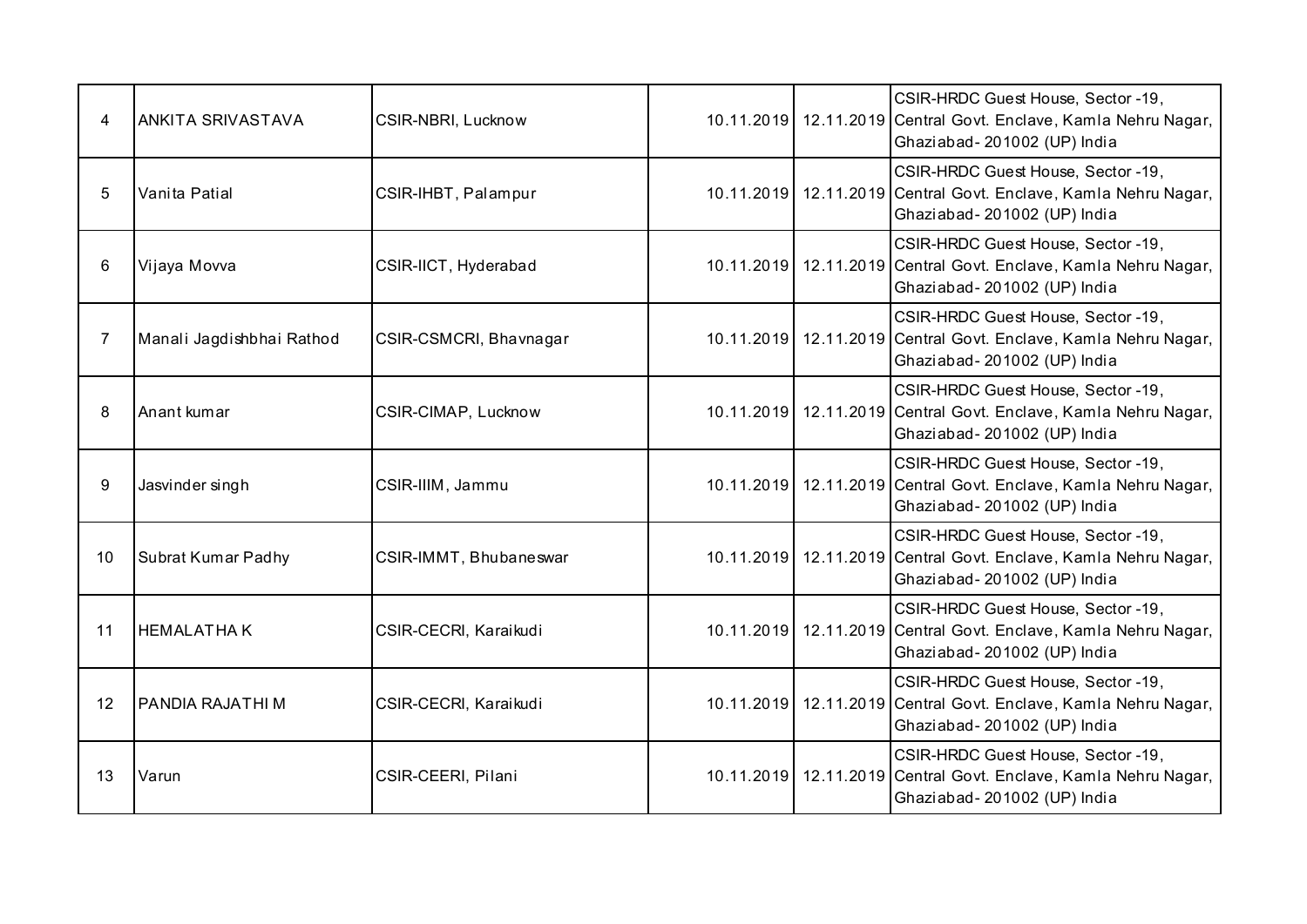| 14 | RAMAR M.                 | CSIR-NPL, New Delhi            |  | CSIR-HRDC Guest House, Sector -19,<br>10.11.2019 12.11.2019 Central Govt. Enclave, Kamla Nehru Nagar,<br>Ghaziabad-201002 (UP) India     |
|----|--------------------------|--------------------------------|--|------------------------------------------------------------------------------------------------------------------------------------------|
| 15 | Sherin C.K.              | CSIR-NIO, Goa                  |  | CSIR-HRDC Guest House, Sector -19,<br>10.11.2019 12.11.2019 Central Govt. Enclave, Kamla Nehru Nagar,<br>Ghaziabad-201002 (UP) India     |
| 16 | Pradnya Arunrao Bharad   | CSIR-NCL, Pune                 |  | CSIR-HRDC Guest House, Sector -19,<br>10.11.2019   13.11.2019 Central Govt. Enclave, Kamla Nehru Nagar,<br>Ghaziabad-201002 (UP) India   |
| 17 | Ejaj Karimkhan Pathan    | CSIR-NCL, Pune                 |  | CSIR-HRDC Guest House, Sector -19,<br>09.11.2019   12.11.2019 Central Govt. Enclave, Kamla Nehru Nagar,<br>Ghaziabad-201002 (UP) India   |
| 18 | Dhanashree               | CSIR-CFTRI, Mysore             |  | CSIR-HRDC Guest House, Sector -19,<br>09.11.2019 12.11.2019 Central Govt. Enclave, Kamla Nehru Nagar,<br>Ghaziabad-201002 (UP) India     |
| 19 | Mohan Kumar B V          | CSIR-CFTRI, Mysore             |  | CSIR-HRDC Guest House, Sector -19,<br>09.11.2019 12.11.2019 Central Govt. Enclave, Kamla Nehru Nagar,<br>Ghaziabad-201002 (UP) India     |
| 20 | Athira Krishna           | CSIR-NIIST, Thiruvananthapuram |  | CSIR-HRDC Guest House, Sector -19,<br>09.11.2019 12.11.2019 Central Govt. Enclave, Kamla Nehru Nagar,<br>Ghaziabad-201002 (UP) India     |
| 21 | Abhishek Banerjee        | CSIR-CMERI, Durgapur           |  | CSIR-HRDC Guest House, Sector -19,<br>09.11.2019 12.11.2019 Central Govt. Enclave, Kamla Nehru Nagar,<br>Ghaziabad-201002 (UP) India     |
| 22 | Vemuri SRS Praveen Kumar | CSIR-CSIO, Chandigarh          |  | CSIR-HRDC Guest House, Sector -19,<br>09.11.2019   13.11.2019 Central Govt. Enclave, Kamla Nehru Nagar,<br>Ghaziabad-201002 (UP) India   |
| 23 | Divya Sharma             | CSIR-IITR, Lucknow             |  | CSIR-HRDC Guest House, Sector -19,<br>10.11.2019   12.11.2019   Central Govt. Enclave, Kamla Nehru Nagar,<br>Ghaziabad-201002 (UP) India |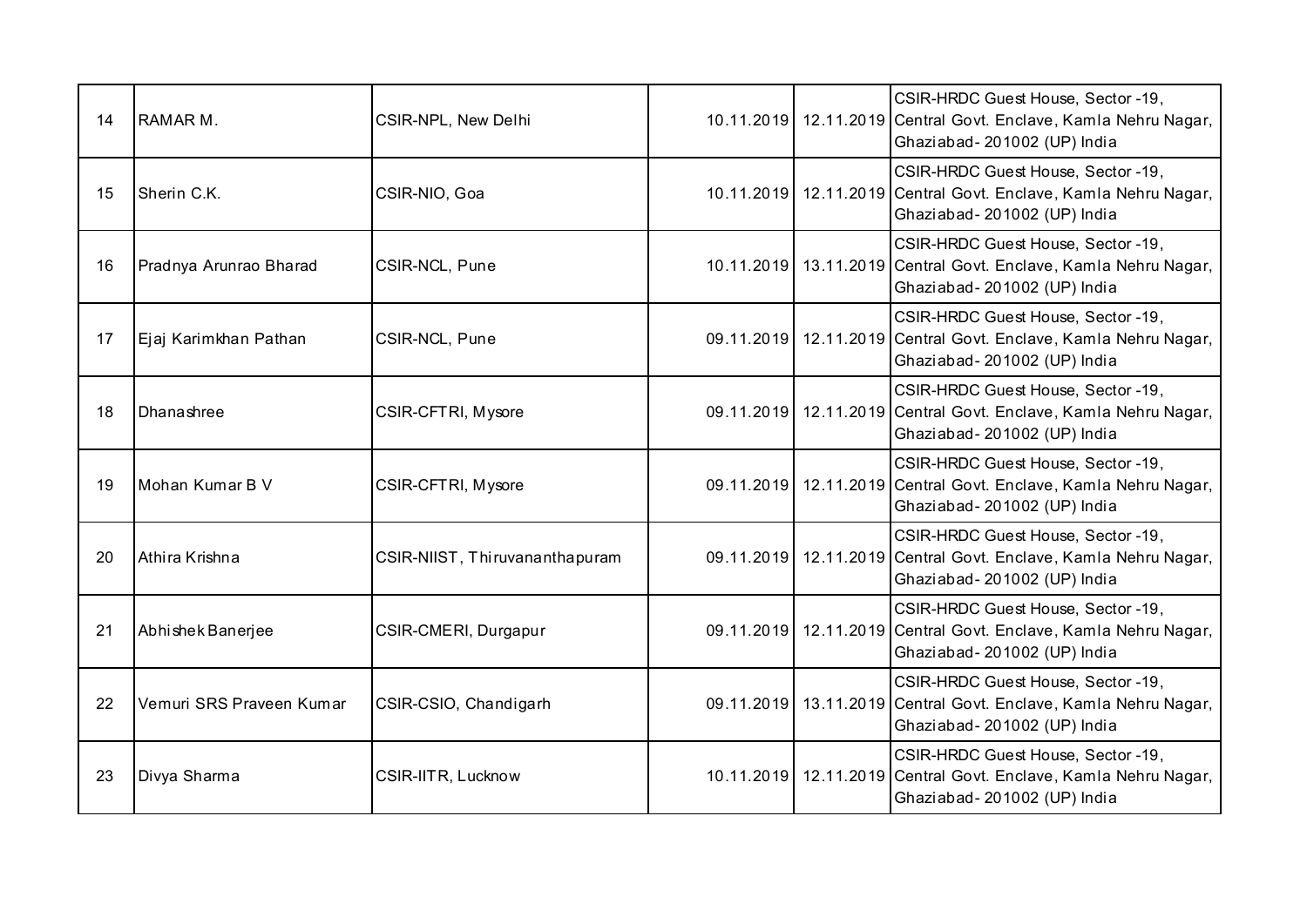| 24 | Diptipriya Sethi        | CSIR-IMMT, Bhubaneswar         |  | CSIR-HRDC Guest House, Sector -19,<br>10.11.2019 12.11.2019 Central Govt. Enclave, Kamla Nehru Nagar,<br>Ghaziabad-201002 (UP) India   |
|----|-------------------------|--------------------------------|--|----------------------------------------------------------------------------------------------------------------------------------------|
| 25 | Smita Singh             | CSIR-CIMAP, Lucknow            |  | CSIR-HRDC Guest House, Sector -19,<br>10.11.2019 12.11.2019 Central Govt. Enclave, Kamla Nehru Nagar,<br>Ghaziabad-201002 (UP) India   |
| 26 | Ramya Krishnan          | CSIR-NIIST, Thiruvananthapuram |  | CSIR-HRDC Guest House, Sector -19,<br>10.11.2019 12.11.2019 Central Govt. Enclave, Kamla Nehru Nagar,<br>Ghaziabad-201002 (UP) India   |
| 27 | YUVRAJ INDOLIYA         | CSIR-NBRI, Lucknow             |  | CSIR-HRDC Guest House, Sector -19,<br>10.11.2019   12.11.2019 Central Govt. Enclave, Kamla Nehru Nagar,<br>Ghaziabad-201002 (UP) India |
| 28 | Neelam                  | CSIR-NBRI, Lucknow             |  | CSIR-HRDC Guest House, Sector -19,<br>10.11.2019 12.11.2019 Central Govt. Enclave, Kamla Nehru Nagar,<br>Ghaziabad-201002 (UP) India   |
| 29 | Shatrujeet Pandey       | CSIR-NBRI, Lucknow             |  | CSIR-HRDC Guest House, Sector -19,<br>10.11.2019   12.11.2019 Central Govt. Enclave, Kamla Nehru Nagar,<br>Ghaziabad-201002 (UP) India |
| 30 | Raval Ishan Hareshbhai  | CSIR-CSMCRI, Bhavnagar         |  | CSIR-HRDC Guest House, Sector -19,<br>10.11.2019 12.11.2019 Central Govt. Enclave, Kamla Nehru Nagar,<br>Ghaziabad-201002 (UP) India   |
| 31 | Rohini Bhat             | CSIR-IIIM, Jammu               |  | CSIR-HRDC Guest House, Sector -19,<br>10.11.2019   12.11.2019 Central Govt. Enclave, Kamla Nehru Nagar,<br>Ghaziabad-201002 (UP) India |
| 32 | Chetan Singh Rajpurohit | CSIR-IITR, Lucknow             |  | CSIR-HRDC Guest House, Sector -19,<br>10.11.2019 12.11.2019 Central Govt. Enclave, Kamla Nehru Nagar,<br>Ghaziabad-201002 (UP) India   |
| 33 | <b>DHANYA B P</b>       | CSIR-NIIST, Thiruvananthapuram |  | CSIR-HRDC Guest House, Sector -19,<br>10.11.2019   12.11.2019 Central Govt. Enclave, Kamla Nehru Nagar,<br>Ghaziabad-201002 (UP) India |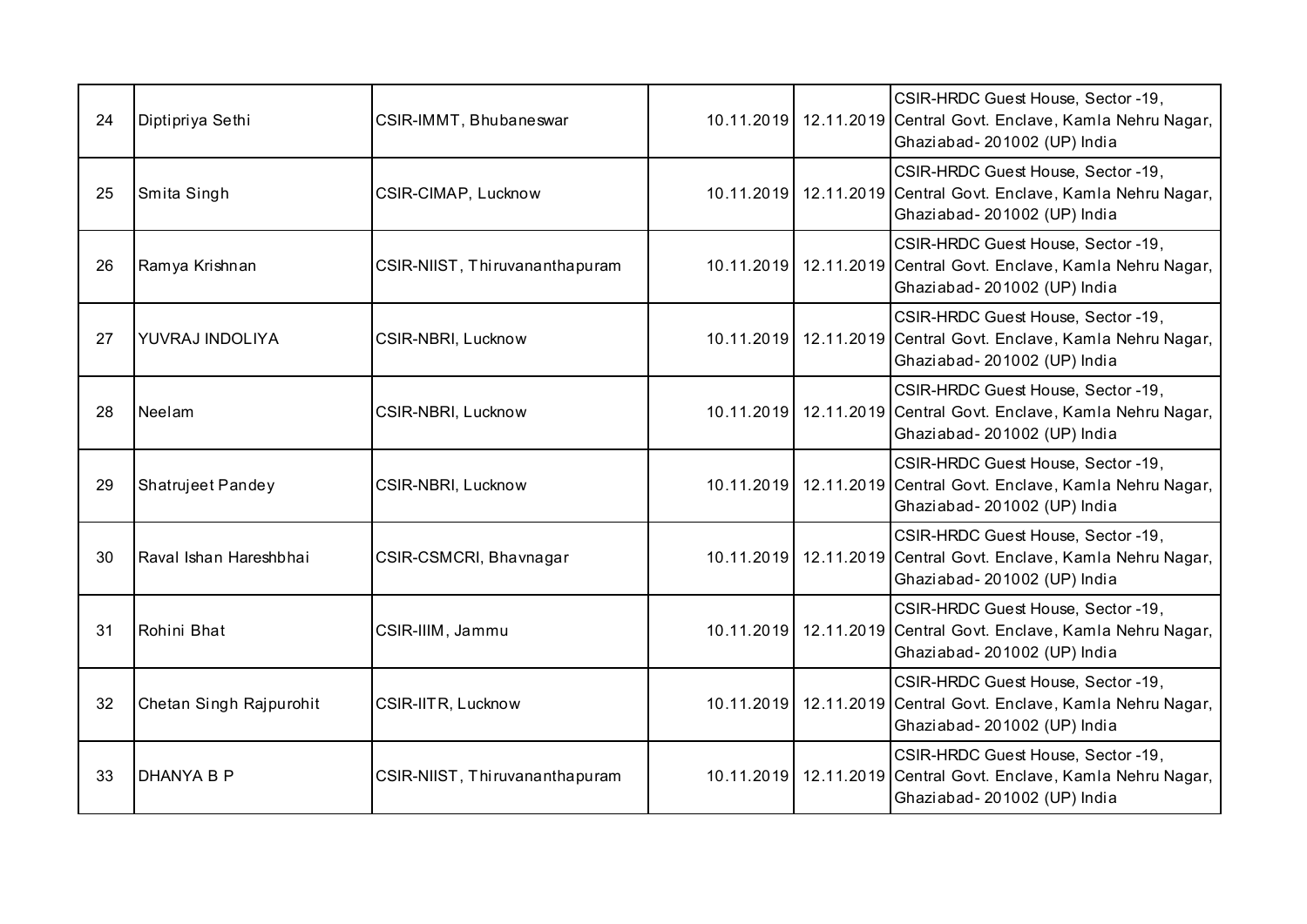| 34 | <b>SEOUL SANGITA</b>        | CSIR-IMMT, Bhubaneswar |  | CSIR-HRDC Guest House, Sector -19,<br>10.11.2019 12.11.2019 Central Govt. Enclave, Kamla Nehru Nagar,<br>Ghaziabad-201002 (UP) India   |
|----|-----------------------------|------------------------|--|----------------------------------------------------------------------------------------------------------------------------------------|
| 35 | Amreen Ali Siddiqui         | CSIR-CIMAP, Lucknow    |  | CSIR-HRDC Guest House, Sector -19,<br>10.11.2019   12.11.2019 Central Govt. Enclave, Kamla Nehru Nagar,<br>Ghaziabad-201002 (UP) India |
| 36 | Shahnawaz Khan              | CSIR-IIIM, Jammu       |  | CSIR-HRDC Guest House, Sector -19,<br>10.11.2019 12.11.2019 Central Govt. Enclave, Kamla Nehru Nagar,<br>Ghaziabad-201002 (UP) India   |
| 37 | Sarabjot Kaur Makkad        | CSIR-NCL, Pune         |  | CSIR-HRDC Guest House, Sector -19,<br>10.11.2019 12.11.2019 Central Govt. Enclave, Kamla Nehru Nagar,<br>Ghaziabad-201002 (UP) India   |
| 38 | <b>PURNACHANDAR DALOVAI</b> | CSIR-IICT, Hyderabad   |  | CSIR-HRDC Guest House, Sector -19,<br>10.11.2019   12.11.2019 Central Govt. Enclave, Kamla Nehru Nagar,<br>Ghaziabad-201002 (UP) India |
| 39 | kirti Kumari                | CSIR-IICT, Hyderabad   |  | CSIR-HRDC Guest House, Sector -19,<br>10.11.2019 12.11.2019 Central Govt. Enclave, Kamla Nehru Nagar,<br>Ghaziabad-201002 (UP) India   |
| 40 | <b>G PRATAP</b>             | CSIR-CLRI, Chennai     |  | CSIR-HRDC Guest House, Sector -19,<br>10.11.2019 12.11.2019 Central Govt. Enclave, Kamla Nehru Nagar,<br>Ghaziabad-201002 (UP) India   |
| 41 | Vineet Yadav                | CSIR-CIMAP, Lucknow    |  | CSIR-HRDC Guest House, Sector -19,<br>10.11.2019   12.11.2019 Central Govt. Enclave, Kamla Nehru Nagar,<br>Ghaziabad-201002 (UP) India |
| 42 | Shaista Sultan              | CSIR-IIIM, Jammu       |  | CSIR-HRDC Guest House, Sector -19,<br>10.11.2019 12.11.2019 Central Govt. Enclave, Kamla Nehru Nagar,<br>Ghaziabad-201002 (UP) India   |
| 43 | Sukanya Kundu               | CSIR-CGCRI, Kolkata    |  | CSIR-HRDC Guest House, Sector -19,<br>10.11.2019   12.11.2019 Central Govt. Enclave, Kamla Nehru Nagar,<br>Ghaziabad-201002 (UP) India |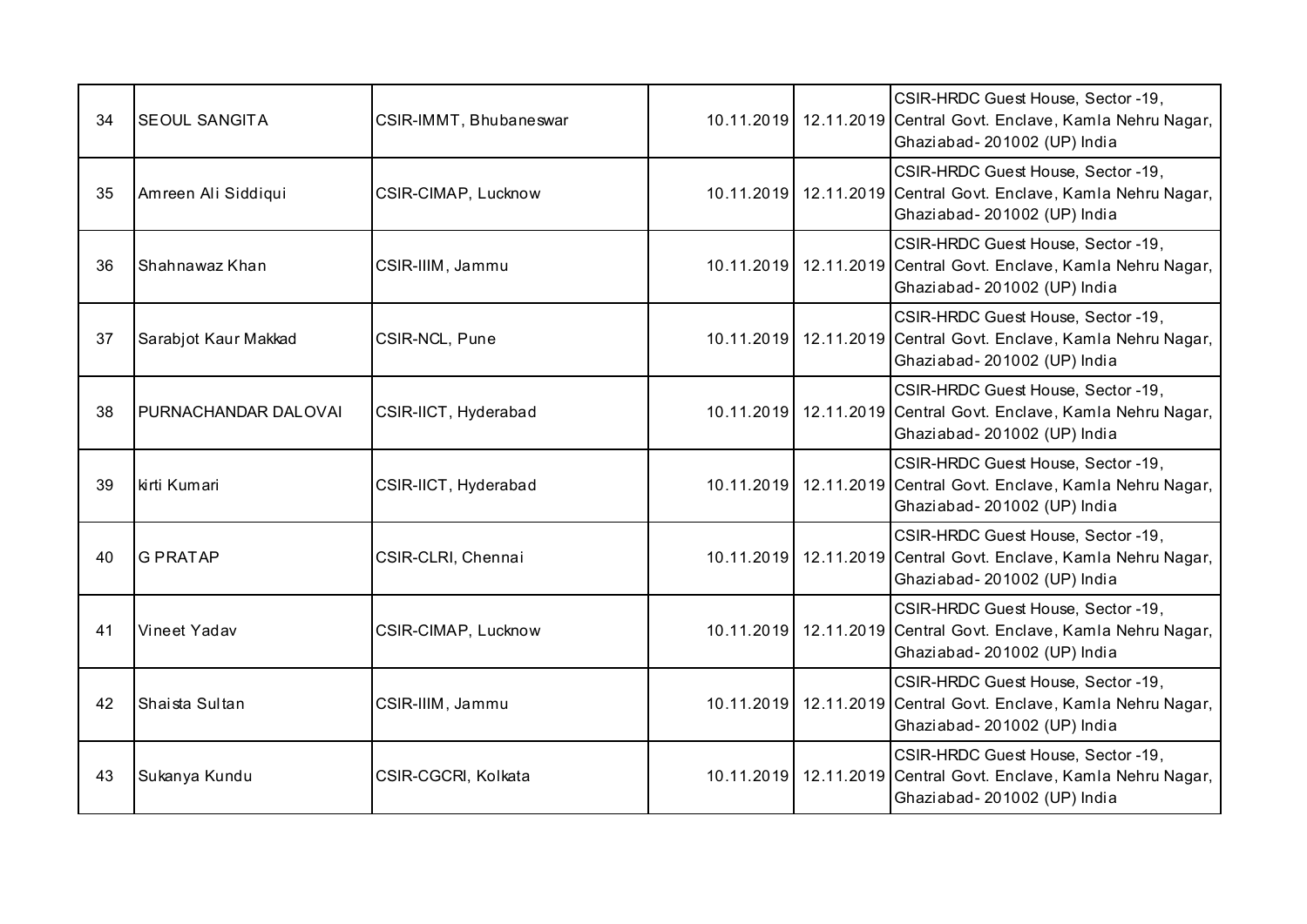| 44 | Sakthi Prasad S       | CSIR-CGCRI, Kolkata    |  | CSIR-HRDC Guest House, Sector -19,<br>10.11.2019 12.11.2019 Central Govt. Enclave, Kamla Nehru Nagar,<br>Ghaziabad-201002 (UP) India   |
|----|-----------------------|------------------------|--|----------------------------------------------------------------------------------------------------------------------------------------|
| 45 | Raj Kumar Pal         | CSIR-CSIO, Chandigarh  |  | CSIR-HRDC Guest House, Sector -19,<br>10.11.2019   12.11.2019 Central Govt. Enclave, Kamla Nehru Nagar,<br>Ghaziabad-201002 (UP) India |
| 46 | <b>DIPAYAN SANPUI</b> | CSIR-CMERI, Durgapur   |  | CSIR-HRDC Guest House, Sector -19,<br>10.11.2019 12.11.2019 Central Govt. Enclave, Kamla Nehru Nagar,<br>Ghaziabad-201002 (UP) India   |
| 47 | Shreya                | CSIR-CMERI, Durgapur   |  | CSIR-HRDC Guest House, Sector -19,<br>10.11.2019   12.11.2019 Central Govt. Enclave, Kamla Nehru Nagar,<br>Ghaziabad-201002 (UP) India |
| 48 | Damodara Nara         | CSIR-NGRI, Hyderabad   |  | CSIR-HRDC Guest House, Sector -19,<br>10.11.2019   12.11.2019 Central Govt. Enclave, Kamla Nehru Nagar,<br>Ghaziabad-201002 (UP) India |
| 49 | Uma Kamboj            | CSIR-CSIO, Chandigarh  |  | CSIR-HRDC Guest House, Sector -19,<br>10.11.2019 12.11.2019 Central Govt. Enclave, Kamla Nehru Nagar,<br>Ghaziabad-201002 (UP) India   |
| 50 | Neha Yadav            | CSIR-NPL, New Delhi    |  | CSIR-HRDC Guest House, Sector -19,<br>10.11.2019 12.11.2019 Central Govt. Enclave, Kamla Nehru Nagar,<br>Ghaziabad-201002 (UP) India   |
| 51 | Debajani Mallick      | CSIR-IMMT, Bhubaneswar |  | CSIR-HRDC Guest House, Sector -19,<br>10.11.2019 12.11.2019 Central Govt. Enclave, Kamla Nehru Nagar,<br>Ghaziabad-201002 (UP) India   |
| 52 | Anita Kumari          | CSIR-IHBT, Palampur    |  | CSIR-HRDC Guest House, Sector -19,<br>10.11.2019   13.11.2019 Central Govt. Enclave, Kamla Nehru Nagar,<br>Ghaziabad-201002 (UP) India |
| 53 | Zubair Shanib Bhat    | CSIR-IIIM, Jammu       |  | CSIR-HRDC Guest House, Sector -19,<br>10.11.2019   13.11.2019 Central Govt. Enclave, Kamla Nehru Nagar,<br>Ghaziabad-201002 (UP) India |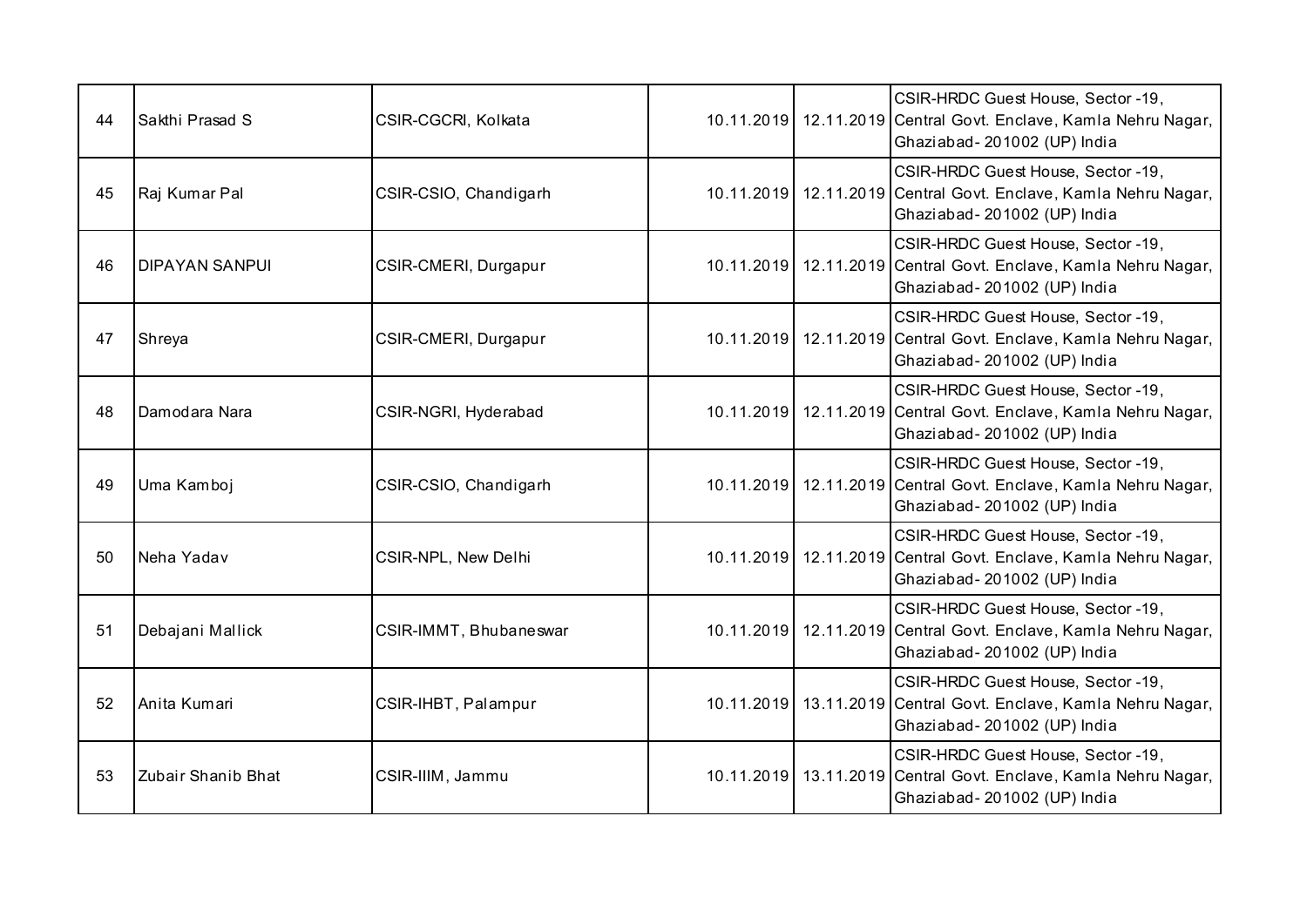| 54 | Sunil L                | CSIR-CFTRI, Mysore    |  | CSIR-HRDC Guest House, Sector -19,<br>10.11.2019 13.11.2019 Central Govt. Enclave, Kamla Nehru Nagar,<br>Ghaziabad-201002 (UP) India   |
|----|------------------------|-----------------------|--|----------------------------------------------------------------------------------------------------------------------------------------|
| 55 | Naresh Mittapelly      | CSIR-CDRI, Lucknow    |  | CSIR-HRDC Guest House, Sector -19,<br>10.11.2019   13.11.2019 Central Govt. Enclave, Kamla Nehru Nagar,<br>Ghaziabad-201002 (UP) India |
| 56 | Ashrafi Hossain        | CSIR-CFTRI, Mysore    |  | CSIR-HRDC Guest House, Sector -19,<br>10.11.2019 13.11.2019 Central Govt. Enclave, Kamla Nehru Nagar,<br>Ghaziabad-201002 (UP) India   |
| 57 | Rajul Bansal           | CSIR-CEERI, Pilani    |  | CSIR-HRDC Guest House, Sector -19,<br>10.11.2019   13.11.2019 Central Govt. Enclave, Kamla Nehru Nagar,<br>Ghaziabad-201002 (UP) India |
| 58 | Yashwanth Bomma        | CSIR-IICT, Hyderabad  |  | CSIR-HRDC Guest House, Sector -19,<br>11-11-2019 12.11.2019 Central Govt. Enclave, Kamla Nehru Nagar,<br>Ghaziabad-201002 (UP) India   |
| 59 | Rubbel Singla          | CSIR-IHBT, Palampur   |  | CSIR-HRDC Guest House, Sector -19,<br>11-11-2019 12.11.2019 Central Govt. Enclave, Kamla Nehru Nagar,<br>Ghaziabad-201002 (UP) India   |
| 60 | Abdus Sabur            | CSIR-IICB, Kolkata    |  | CSIR-HRDC Guest House, Sector -19,<br>11-11-2019 12.11.2019 Central Govt. Enclave, Kamla Nehru Nagar,<br>Ghaziabad-201002 (UP) India   |
| 61 | Ashvini Deshmukh       | CSIR-NCL, Pune        |  | CSIR-HRDC Guest House, Sector -19,<br>11-11-2019   12.11.2019 Central Govt. Enclave, Kamla Nehru Nagar,<br>Ghaziabad-201002 (UP) India |
| 62 | <b>RAVI RANJAN</b>     | CSIR-IICT, Hyderabad  |  | CSIR-HRDC Guest House, Sector -19,<br>11-11-2019 12.11.2019 Central Govt. Enclave, Kamla Nehru Nagar,<br>Ghaziabad-201002 (UP) India   |
| 63 | Naga Vara Aparna Akula | CSIR-CSIO, Chandigarh |  | CSIR-HRDC Guest House, Sector -19,<br>11-11-2019 12.11.2019 Central Govt. Enclave, Kamla Nehru Nagar,<br>Ghaziabad-201002 (UP) India   |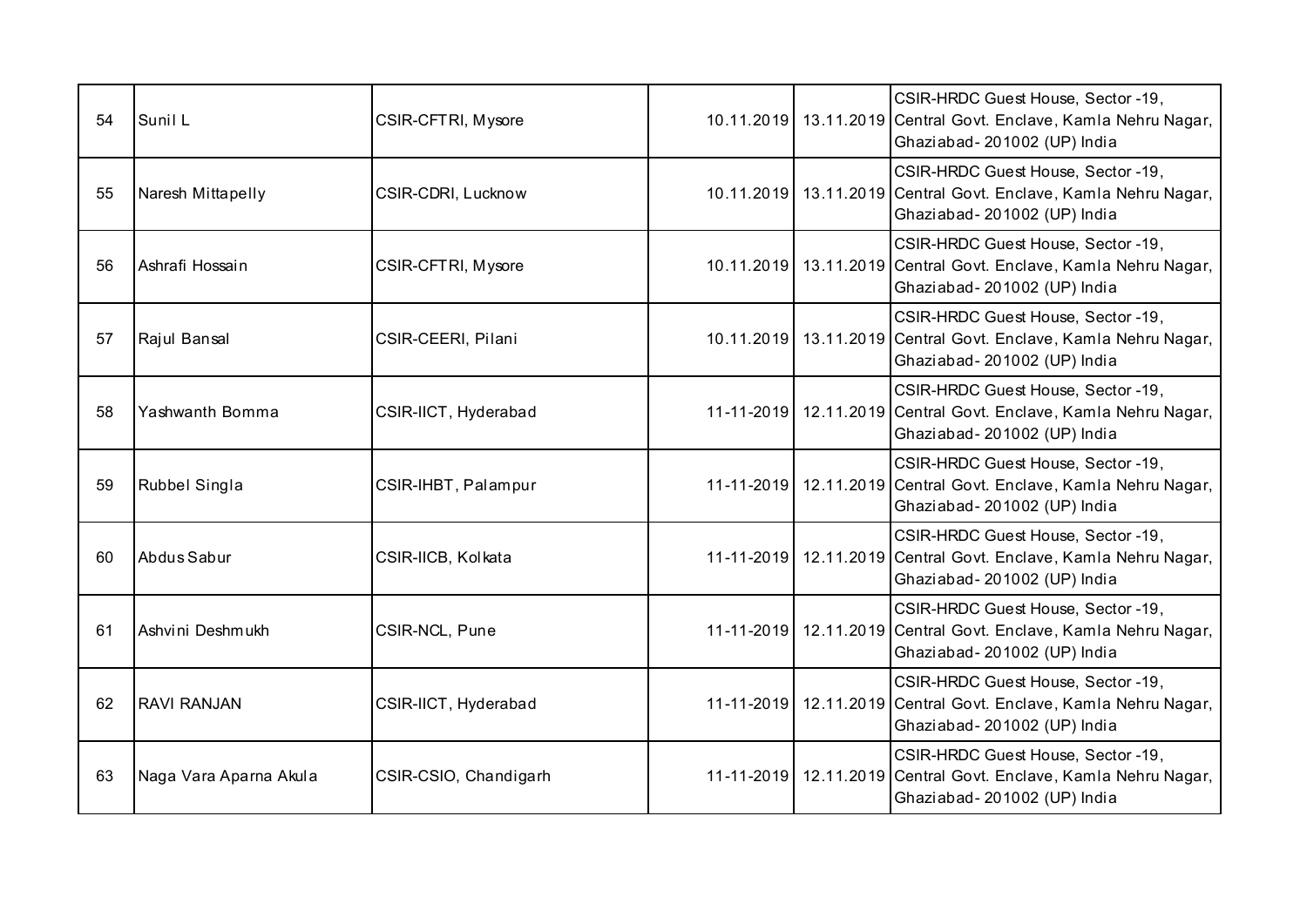| 64 | Padma Rao B             | CSIR-NGRI, Hyderabad   |  | CSIR-HRDC Guest House, Sector -19,<br>11-11-2019 12.11.2019 Central Govt. Enclave, Kamla Nehru Nagar,<br>Ghaziabad-201002 (UP) India   |
|----|-------------------------|------------------------|--|----------------------------------------------------------------------------------------------------------------------------------------|
| 65 | Sourish Bhattacharya    | CSIR-CSMCRI, Bhavnagar |  | CSIR-HRDC Guest House, Sector -19,<br>11-11-2019 13.11.2019 Central Govt. Enclave, Kamla Nehru Nagar,<br>Ghaziabad-201002 (UP) India   |
| 66 | priya                   | CSIR-NBRI, Lucknow     |  | CSIR-HRDC Guest House, Sector -19,<br>11-11-2019   12.11.2019 Central Govt. Enclave, Kamla Nehru Nagar,<br>Ghaziabad-201002 (UP) India |
| 67 | Ragini Raghuvir Awachat | CSIR-NCL, Pune         |  | CSIR-HRDC Guest House, Sector -19,<br>11-11-2019   12.11.2019 Central Govt. Enclave, Kamla Nehru Nagar,<br>Ghaziabad-201002 (UP) India |
| 68 | Priya Mahajan           | CSIR-IIIM, Jammu       |  | CSIR-HRDC Guest House, Sector -19,<br>11-10-2019 12.11.2019 Central Govt. Enclave, Kamla Nehru Nagar,<br>Ghaziabad-201002 (UP) India   |
| 69 | Tarandeep Kaur          | CSIR-IIIM, Jammu       |  | CSIR-HRDC Guest House, Sector -19,<br>11-10-2019 12.11.2019 Central Govt. Enclave, Kamla Nehru Nagar,<br>Ghaziabad-201002 (UP) India   |
| 70 | Priyanshu Goel          | CSIR-CSIO, Chandigarh  |  | CSIR-HRDC Guest House, Sector -19,<br>11-10-2019 12.11.2019 Central Govt. Enclave, Kamla Nehru Nagar,<br>Ghaziabad-201002 (UP) India   |
| 71 | Varaprasad Somisetti    | CSIR-IICT, Hyderabad   |  | CSIR-HRDC Guest House, Sector -19,<br>11-10-2019 12.11.2019 Central Govt. Enclave, Kamla Nehru Nagar,<br>Ghaziabad-201002 (UP) India   |
| 72 | Pankaj kumar            | CSIR-NIO, Goa          |  | CSIR-HRDC Guest House, Sector -19,<br>11-11-2019 13.11.2019 Central Govt. Enclave, Kamla Nehru Nagar,<br>Ghaziabad-201002 (UP) India   |
| 73 | navee reddy thuniki     | CSIR-IICT, Hyderabad   |  | CSIR-HRDC Guest House, Sector -19,<br>11-11-2019 12.11.2019 Central Govt. Enclave, Kamla Nehru Nagar,<br>Ghaziabad-201002 (UP) India   |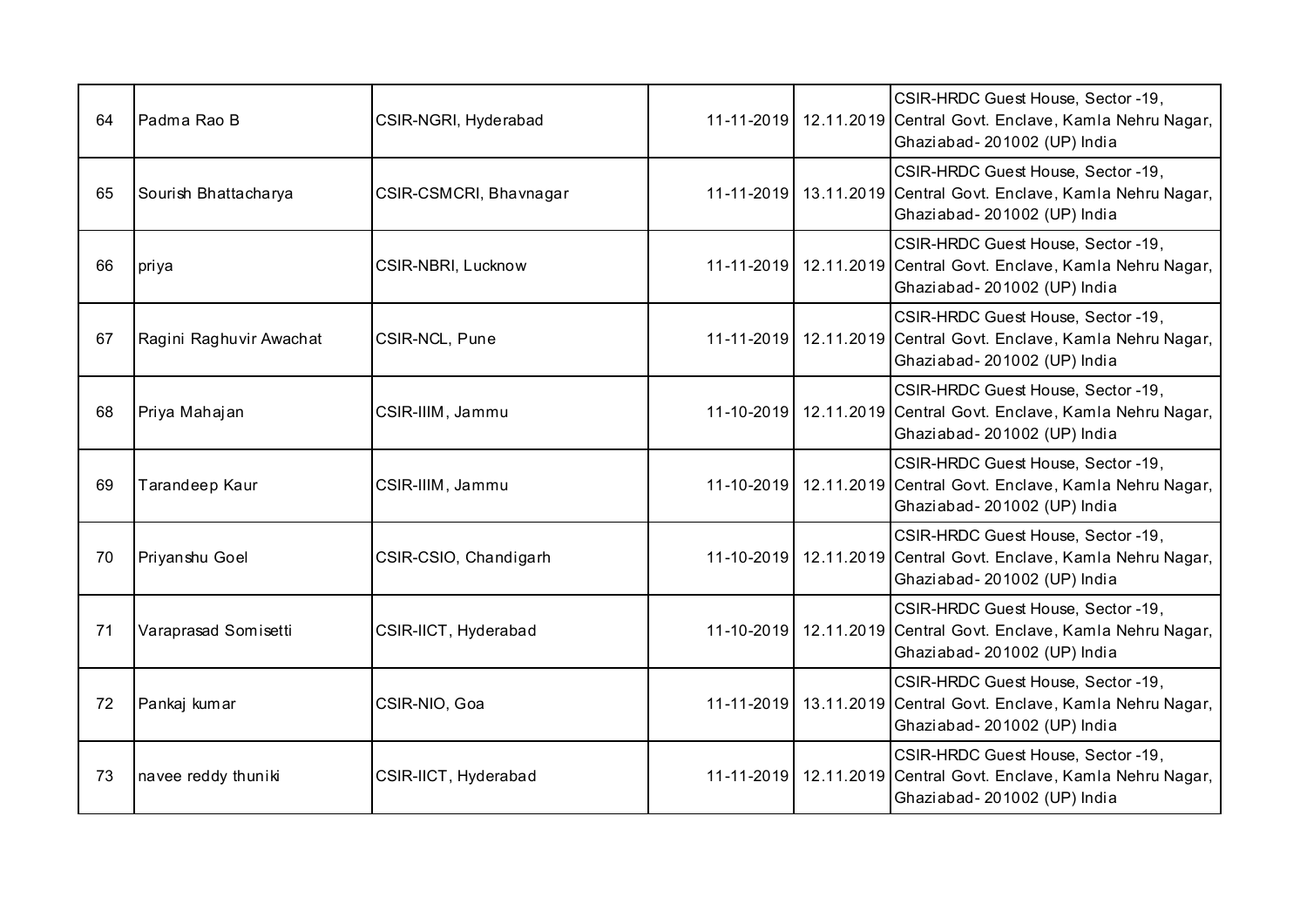| 74             | Pankaj Bhooshan Agarwal    | CSIR-CEERI, Pilani     |                  |                       | CSIR-HRDC Guest House, Sector -19,<br>11-10-2019 13.11.2019 Central Govt. Enclave, Kamla Nehru Nagar,<br>Ghaziabad-201002 (UP) India |
|----------------|----------------------------|------------------------|------------------|-----------------------|--------------------------------------------------------------------------------------------------------------------------------------|
|                |                            |                        |                  |                       |                                                                                                                                      |
| $\mathbf 1$    | Somoshree Sengupta         | CSIR-CGCRI, Kolkata    |                  | 10.11.2019 13.11.2019 | <b>CSIR-NPL Guest House, Dr KS Krishnan</b><br>Marg, Pusa, New Delhi, Delhi 110012                                                   |
| $\overline{2}$ | Gaurava Srivastava         | CSIR-CIMAP, Lucknow    | $11 - 11 - 2019$ | 12.11.2019            | <b>CSIR-NPL Guest House, Dr KS Krishnan</b><br>Marg, Pusa, New Delhi, Delhi 110013                                                   |
| 3              | <b>OMPRAKASH SARKAR</b>    | CSIR-IICT, Hyderabad   |                  | 11-11-2019 12.11.2019 | <b>CSIR-NPL Guest House, Dr KS Krishnan</b><br>Marg, Pusa, New Delhi, Delhi 110014                                                   |
| 4              | Pandit Prabhakar Dattatray | CSIR-NEERI, Nagpur     |                  | 11-11-2019 13.11.2019 | <b>CSIR-NPL Guest House, Dr KS Krishnan</b><br>Marg, Pusa, New Delhi, Delhi 110015                                                   |
| 5              | Anshu Kumar                | CSIR-CSMCRI, Bhavnagar |                  | 11-11-2019 12.11.2019 | <b>CSIR-NPL Guest House, Dr KS Krishnan</b><br>Marg, Pusa, New Delhi, Delhi 110016                                                   |
|                |                            |                        |                  |                       |                                                                                                                                      |
| 1              | Nagaraj Goud Ireni         | CSIR-IICT, Hyderabad   |                  |                       | CSIR-IGIB, South Campus, Mathura Road,<br>11-11-2019 12.11.2019 Opp: Sukhdev Vihar Bus Depot<br>New Delhi 110025.                    |
| $\overline{2}$ | Mrityunjay Kumar Tiwari    | CSIR-NCL, Pune         |                  |                       | CSIR-IGIB, South Campus, Mathura Road,<br>11-11-2019 12.11.2019 Opp: Sukhdev Vihar Bus Depot<br>New Delhi 110025.                    |
| 3              | Nitin Kumar                | CSIR-CSIO, Chandigarh  |                  |                       | CSIR-IGIB, South Campus, Mathura Road,<br>11-10-2019 12.11.2019 Opp: Sukhdev Vihar Bus Depot<br>New Delhi 110025.                    |
| 4              | Jayasankar C B             | CSIR-4PI, Bangalore    |                  |                       | CSIR-IGIB, South Campus, Mathura Road,<br>11-10-2019 12.11.2019 Opp: Sukhdev Vihar Bus Depot<br>New Delhi 110025.                    |